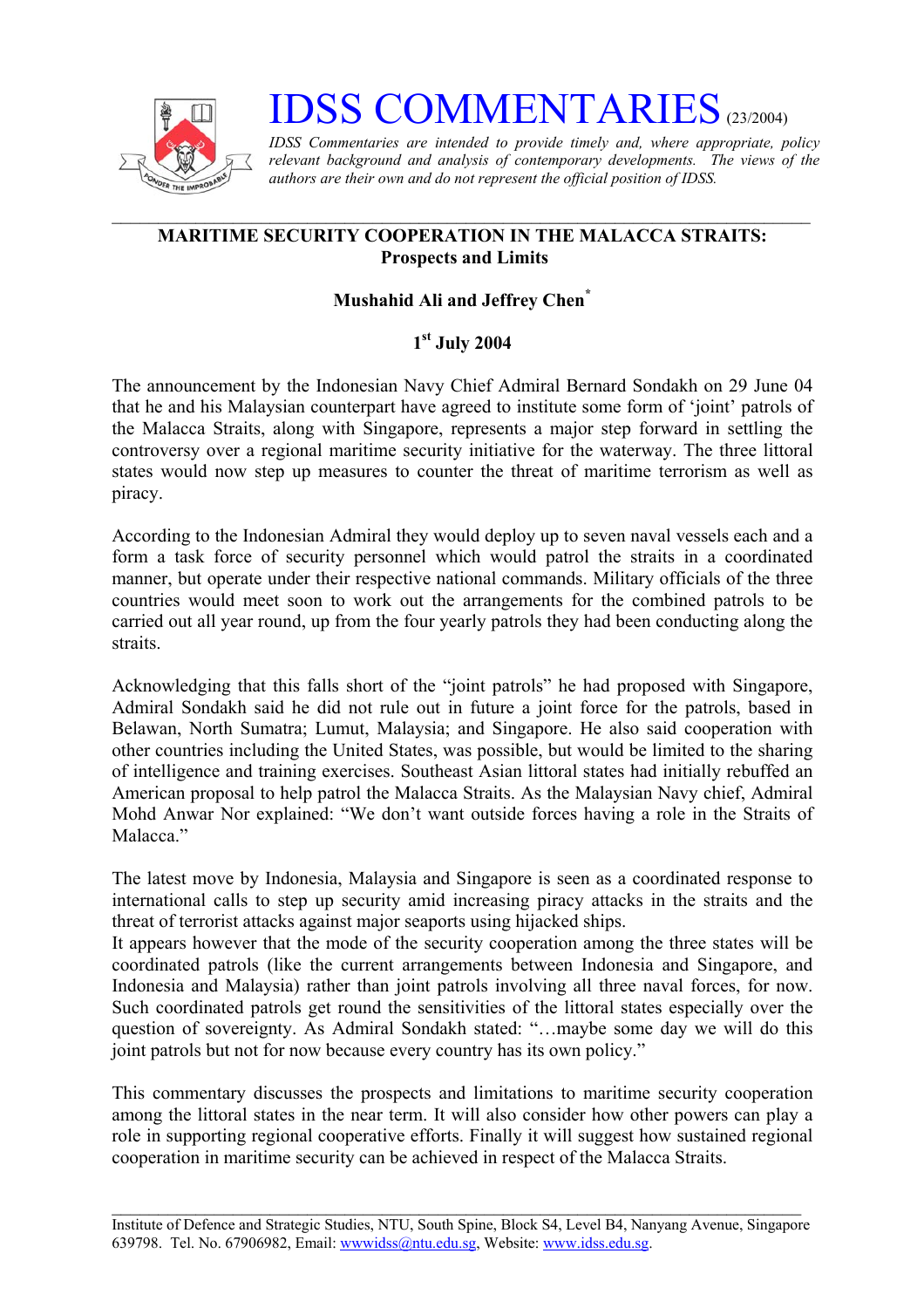#### **Prospects for cooperation**

Prospects for regional maritime security cooperation have improved now that defence ministers and officials of Southeast Asian states recognise the need for some measures to be taken to increase security of shipping through the Straits of Malacca. They however emphasise that the impetus for any regional security initiative must come from within the region. Extra regional powers like the United States and Japan cannot drive these cooperative efforts, though they can help to underwrite them with technical assistance, resources and training.

Besides the issue of sovereignty, the rationale for keeping such an initiative regional is fourfold: Firstly, the Malacca Straits is a waterway that lies between Indonesia, Malaysia and Singapore. Should there be a major collision along the straits the environment of these littoral states will be immediately and severely affected. Secondly, the Malacca Straits is the economic lifeline for the three littoral states besides serving global trade and the flow of half the world's crude oil. Thirdly, both Malaysia and Indonesia have expressed their sensitivities about outside powers deploying their security forces to patrol the Malacca Straits. Apart from the issue of sovereignty they assert that the foreign forces would not have the local knowledge or familiarity with local culture to deal with the regional threats. Hence any external help must be in consultation with littoral states and their acceptance. Finally, it is easier for the littoral states to coordinate patrols of the Malacca Straits since their navies already have cooperation and joint exercises with one another and are familiar with the regional waters and coastlines.

## **Limits to cooperation**

However there are some limits to regional cooperation in maritime security, for now. Firstly, the littoral states have yet to agree on the exact form and scope of such cooperation. While such regional cooperation would be driven by the littoral states, Indonesia, Malaysia and Singapore, they also need the assistance of external powers to share intelligence, provide training and resources. The external powers have to play a supporting role. The Chief of the US Pacific Command Admiral Thomas Fargo now seems agreeable to a role for US naval forces that involves cooperation with the littoral states rather than direct intervention in the straits.

While both Malaysia and Indonesia have rejected the participation of external forces Singapore, on the other hand, has stressed the need for maritime powers like Japan, South Korea and United States (which have a stake in the safety of the waterway), as well as international bodies like the International Maritime Organisation (IMO) and shipping communities, to be involved. Indonesia along with Malaysia (and Thailand) said that any help from external powers such as the United States would be limited to intelligence sharing. training and equipment.

#### **Steps to joint patrols**

The littoral states could take the following initial steps in building regional cooperation. First, they could start to have more information exchange at the working level among their maritime and security officials. This exchange of information would serve to build and increase confidence among the different agencies of the littoral states that oversee maritime security.

Next they could extend their cooperation to physical activities such as linking up the